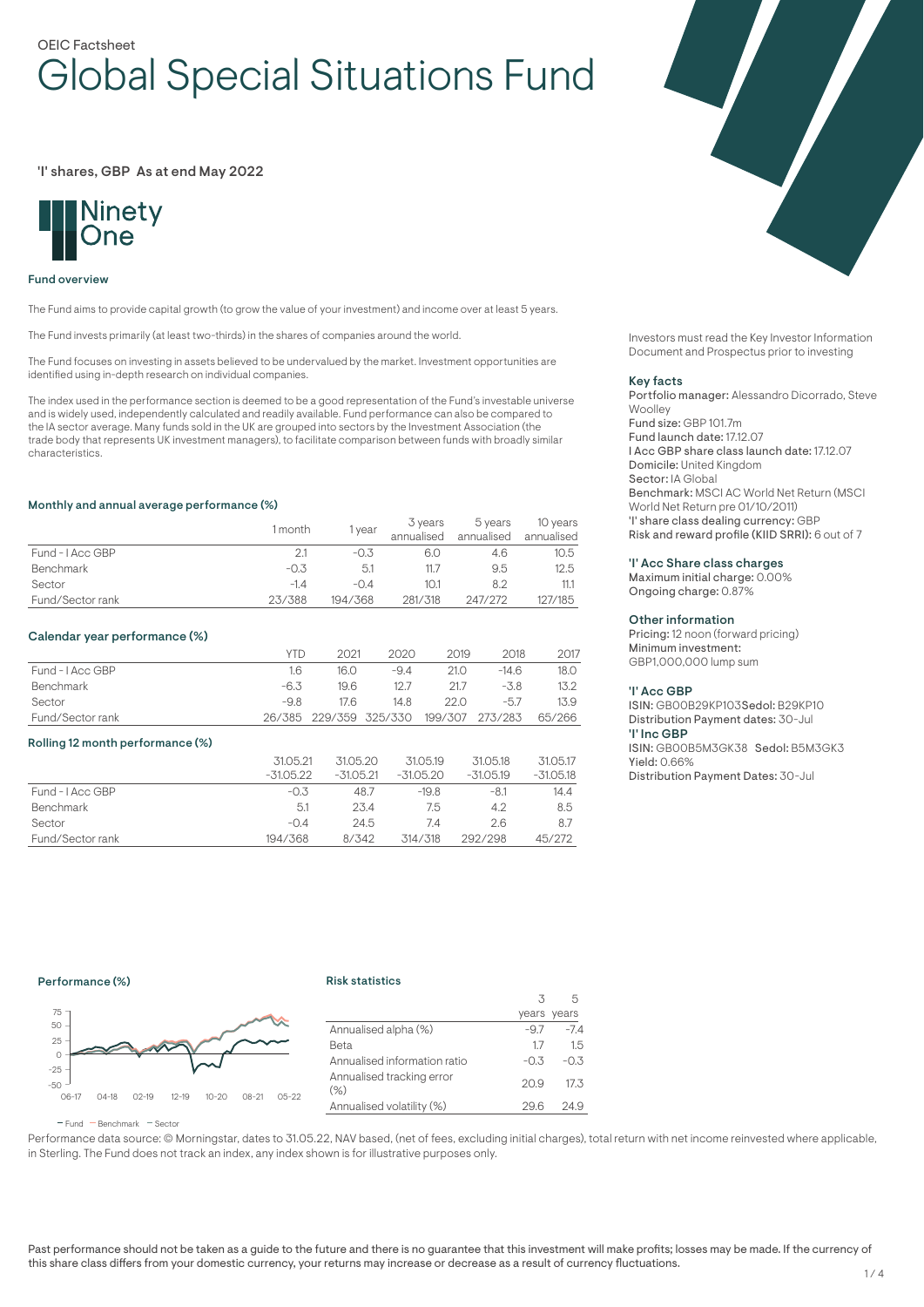# Global Special Situations Fund

| Top holdings (%)              |      |
|-------------------------------|------|
| <b>McKesson Corp</b>          | 8.7  |
| NOV Inc                       | 5.8  |
| British American Tobacco Plc  | 5.4  |
| Aercap Holdings NV            | 5.2  |
| Vitesco Technologies Group AG | 4.6  |
| <b>Bank Of America Corp</b>   | 4.4  |
| Bayer AG                      | 4.2  |
| <b>Exor NV</b>                | 3.3  |
| Next Plc                      | 3.3  |
| Adient Plc                    | 3.2  |
| Total                         | 48.1 |

Number of equity holdings: 37

Sector analysis (%)

| <b>Consumer Discretionary</b> | 21.7 |
|-------------------------------|------|
| Financials                    | 19.7 |
| Industrials                   | 16.1 |
| <b>Health Care</b>            | 12.9 |
| Energy                        | 9.3  |
| Consumer Staples              | 8.5  |
| <b>Communication Services</b> | 7.3  |
| Materials                     | 3.0  |
| Information Technology        | 0.9  |
| Cash                          | 0.6  |
| Total                         |      |

# Geographic allocation (%)

| <b>United States</b>    | 40.6 |
|-------------------------|------|
| Europe ex UK            | 26.0 |
| United Kingdom          | 22.1 |
| <b>Emerging Markets</b> | 10.7 |
| Cash and Bonds          | 06   |
| Total                   |      |

# Top & bottom stock weightings vs

| benchmark (%)                 |        |
|-------------------------------|--------|
| McKesson Corp                 | 8.6    |
| NOV Inc                       | 5.8    |
| British American Tobacco Plc  | 5.2    |
| Aercap Holdings NV            | 5.2    |
| Vitesco Technologies Group AG | 4.6    |
| Tesla Inc                     | $-1.1$ |
| Amazon.com Inc                | $-1.8$ |
| Alphabet Inc                  | $-2.2$ |
| Microsoft Corp                | $-3.2$ |
| Apple Inc                     | $-4.0$ |

#### Top & bottom sector weightings vs  $b = 100$

| Denchmark (%)                 |         |
|-------------------------------|---------|
| Consumer Discretionary        | 10.7    |
| Industrials                   | 6.7     |
| Financials                    | 4.9     |
| Energy                        | 4.1     |
| Consumer Staples              | 1.2     |
| <b>Communication Services</b> | $-0.5$  |
| Materials                     | $-2.1$  |
| Real Estate                   | $-2.8$  |
| <b>Utilities</b>              | $-3.1$  |
| Information Technology        | $-20.4$ |

# Top & bottom country weightings vs

| benchmark (%)        |        |
|----------------------|--------|
| United Kingdom       | 18.1   |
| Germany              | 12.3   |
| Italy                | 4.2    |
| Netherlands          | 4.1    |
| China                | 2.4    |
| Switzerland          | $-2.5$ |
| France               | $-2.8$ |
| Canada               | $-3.2$ |
| Japan                | $-5.5$ |
| <b>United States</b> | -20.0  |

The portfolio may change significantly over a short period of time. This is not a buy or sell recommendation for any particular security. Figures may not always sum to 100 due to rounding.

The yield information has been calculated as at 31.05.22. Where FTSE data is shown, source: FTSE International Limited ("FTSE") © FTSE 2022. Please note a disclaimer applies to FTSE data and can be found at https://research.ftserussell.com/products/downloads/FTSE\_Wholly\_Owned\_Non-Partner.pdf. Where MSCI data is shown, source: MSCI. MSCI makes no express or implied warranties or representations and shall have no liability whatsoever with respect to any MSCI data contained herein. The MSCI data may not be further redistributed or used as a basis for other indices or any securities or financial products. This report is not approved, endorsed, reviewed or produced by MSCI. None of the MSCI data is intended to constitute investment advice or a recommendation to make (or refrain from making) any kind of investment decision and may not be relied on as such. All other information is from Ninety One at 31.05.22.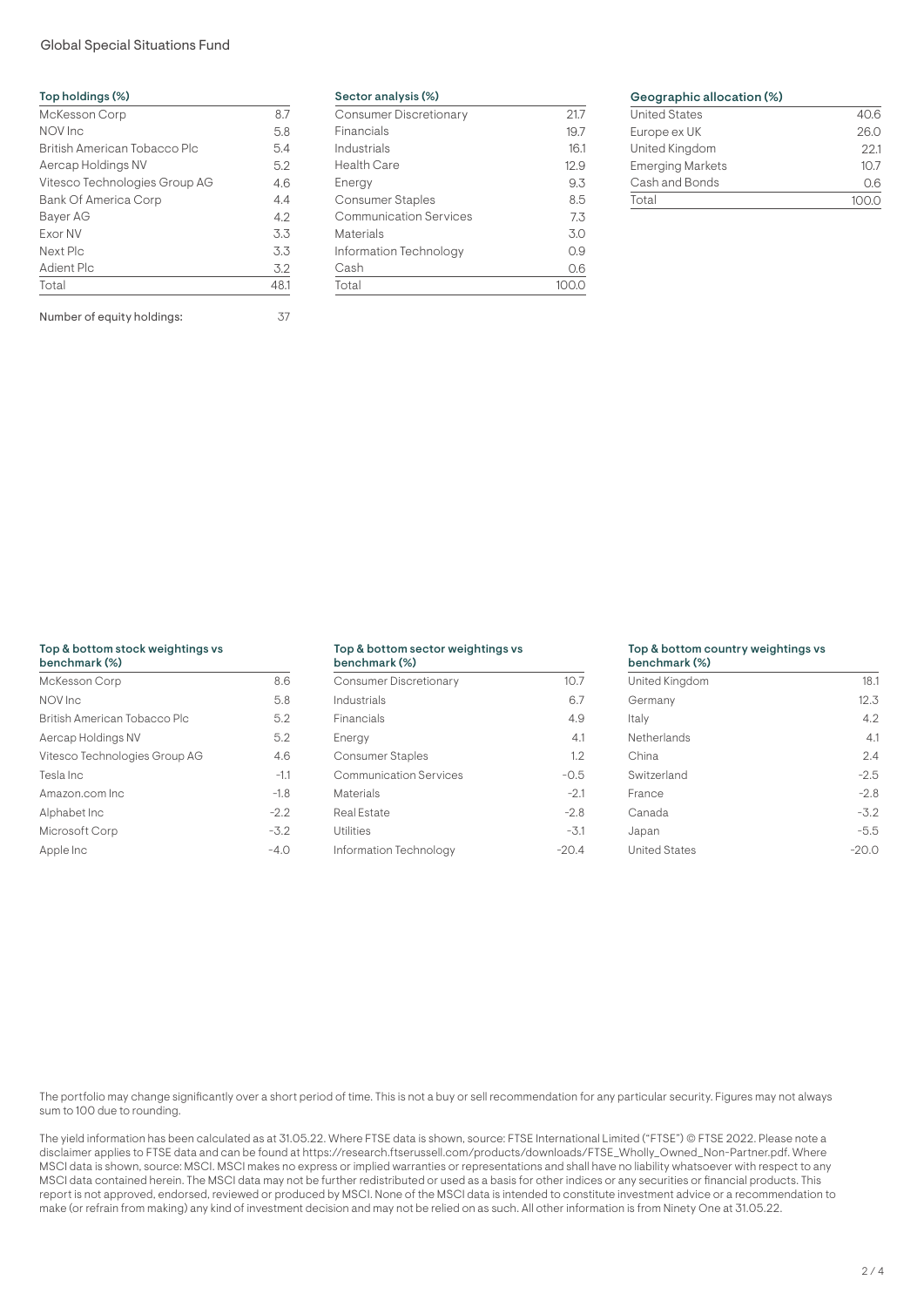# General risks

The value of these investments, and any income generated from them, will be affected by changes in interest rates, general market conditions and other political, social and economic developments, as well as by specific matters relating to the assets in which they invest. Past performance does not predict future returns; losses may be made. Ongoing costs and charges will impact returns. The Fund's objectives will not necessarily be achieved and there is no guarantee that these investments will make profits; losses may be made. Environmental, social or governance related risk events or factors, if they occur, could cause a negative impact on the value of investments. This Fund may not be appropriate for investors who plan to withdraw their money within the short to medium term.

# Specific fund risks

Concentrated portfolio: The portfolio invests in a relatively small number of individual holdings. This may mean wider fluctuations in value than more broadly invested portfolios.

Currency exchange: Changes in the relative values of different currencies may adversely affect the value of investments and any related income.

Derivatives: The use of derivatives is not intended to increase the overall level of risk. However, the use of derivatives may still lead to large changes in value and includes the potential for large financial loss. A counterparty to a derivative transaction may fail to meet its obligations which may also lead to a financial loss.

Equity investment: The value of equities (e.g. shares) and equity-related investments may vary according to company profits and future prospects as well as more general market factors. In the event of a company default (e.g. insolvency), the owners of their equity rank last in terms of any financial payment from that company.

## Important information

All data as at 31.05.22. The most up to date fund details (e.g. name, overview, key facts etc) are reflected as at the date of publication. Any changes effective after publication will appear in the next update. This is a marketing communication. We recommend that you seek independent financial advice to ensure this Fund is suitable for your investment needs. This communication should not be distributed to retail customers who are resident in countries where the Fund is not registered for sale or in any other circumstances where its distribution is not authorised or is unlawful.

All the information contained in this communication is believed to be reliable but may be inaccurate or incomplete. A rating is not a recommendation to buy, sell or hold a fund.

The Fund is a sub-fund of the Ninety One Funds Series range (series i - iv) which are incorporated in England and Wales as investment companies with variable capital. Ninety One Fund Managers UK Ltd (registered in England and Wales No. 2392609 and authorised and regulated by the Financial Conduct Authority) is the authorised corporate director of the Ninety One Funds Series range.

This communication is not an invitation to make an investment nor does it constitute an offer for sale. Any decision to invest in the Fund should be made only after reviewing the full offering documentation, including the Key Investor Information Documents (KIID) and Prospectus, which set out the fund specific risks. Fund prices and copies of the Prospectus, annual and semi-annual Report & Accounts, Instruments of Incorporation and the Key Investor Information Documents may be obtained from www.ninetyone.com.